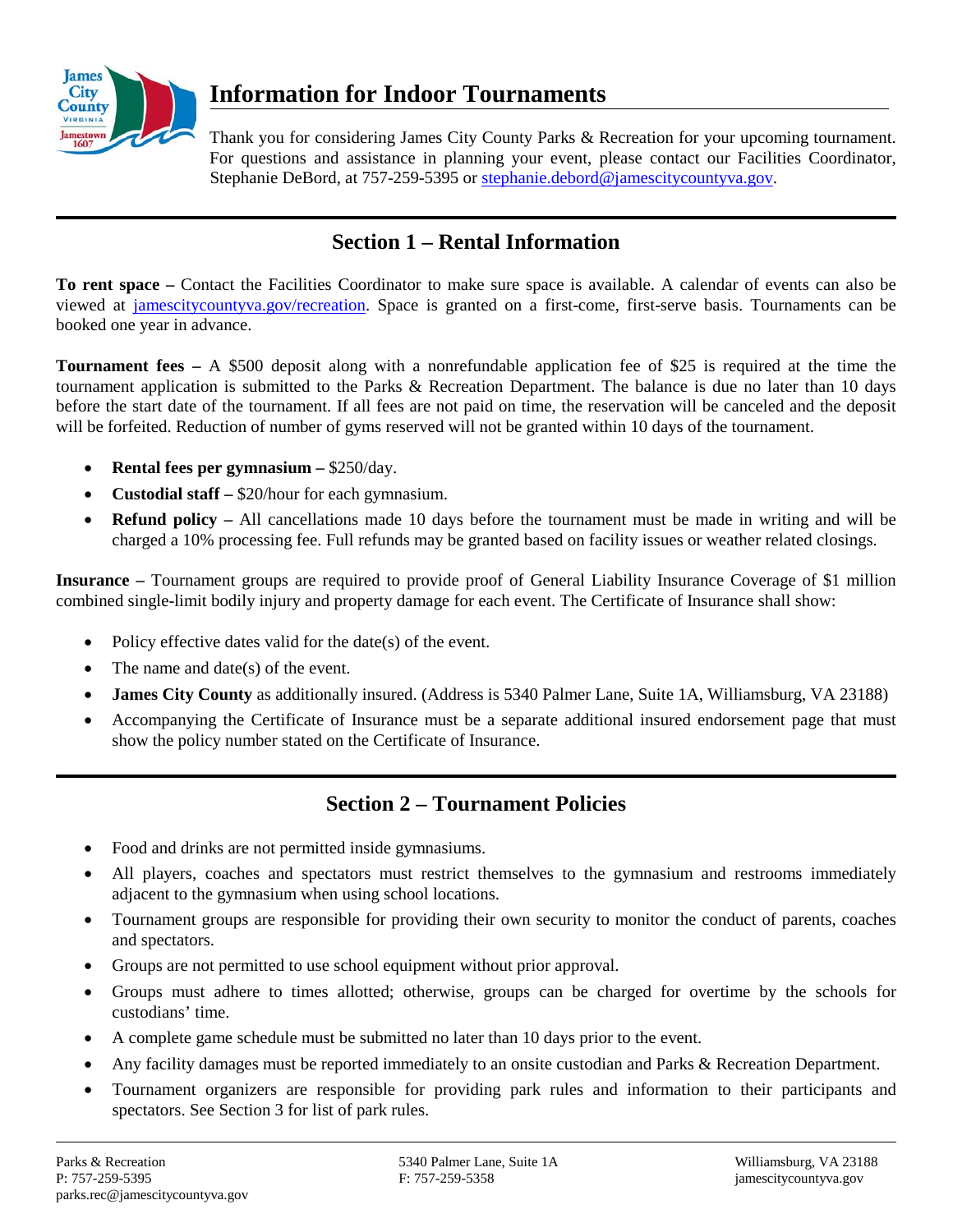#### **Section 3 – Park Rules (All Facilities)**

- 1. Consumption or possession of alcoholic beverages, open or previously opened, or other controlled substances is prohibited. No one under the influence of a controlled substance is allowed on James City County property.
- 2. Posting, distributing, circulating or displaying advertisement to include banners, signs or other promotional material requires approval from Parks & Recreation.
- 3. Selling or renting any goods, articles, privileges, commodities or services whatsoever or soliciting for any purpose in any recreational facility is not allowed unless permission is obtained from Parks & Recreation.
- 4. All groups are required to pick up their own trash and place in appropriate trash or recycling containers.
- 5. Vehicles must be parked in designated parking areas only. Vehicles cannot remain at facilities overnight.
- 6. Parents must supervise children at all times to ensure proper use of space and equipment.
- 7. Animals, except Service Animals as defined under the Americans with Disabilities Act, are not permitted within 50 feet of athletic fields, sport courts, playgrounds or any other designated facilities. Owners must remove all animal waste.
- 8. Rental of facility space does not entitle participants to free use of other program areas.
- 9. Renter agrees to pay for all damages to property and for any other charges that may be incurred as a direct result of their use.
- 10. Equipment or material drop-off times must be coordinated in advance. No vehicles are allowed in restricted areas.
- 11. Music or noise in violation of the County's Noise Ordinance (audible at 50 feet) is prohibited.
- 12. Gambling and other forms of games of chance are prohibited.
- 13. The use of tape or other adhesive products, staples, tacks or nails on doors, walls, windows, ceilings and turf is not permitted.
- 14. Parks & Recreation will need to approve any equipment (goals, practice equipment, etc.) requested to remain onsite.
- 15. Smoking, including the use of e-cigarettes, is not permitted within 25 feet of athletic fields, sport courts, playgrounds, bleachers, pools, rinks or any other designated facilities.
- 16. James City County reserves the right to stop/prohibit use at any time if any of the above rules are violated.

By signing below, I agree to abide by all James City County rules and ordinances and ensure that all tournament staff, volunteers, spectators and players abide by these rules and ordinances as well.

Signature Date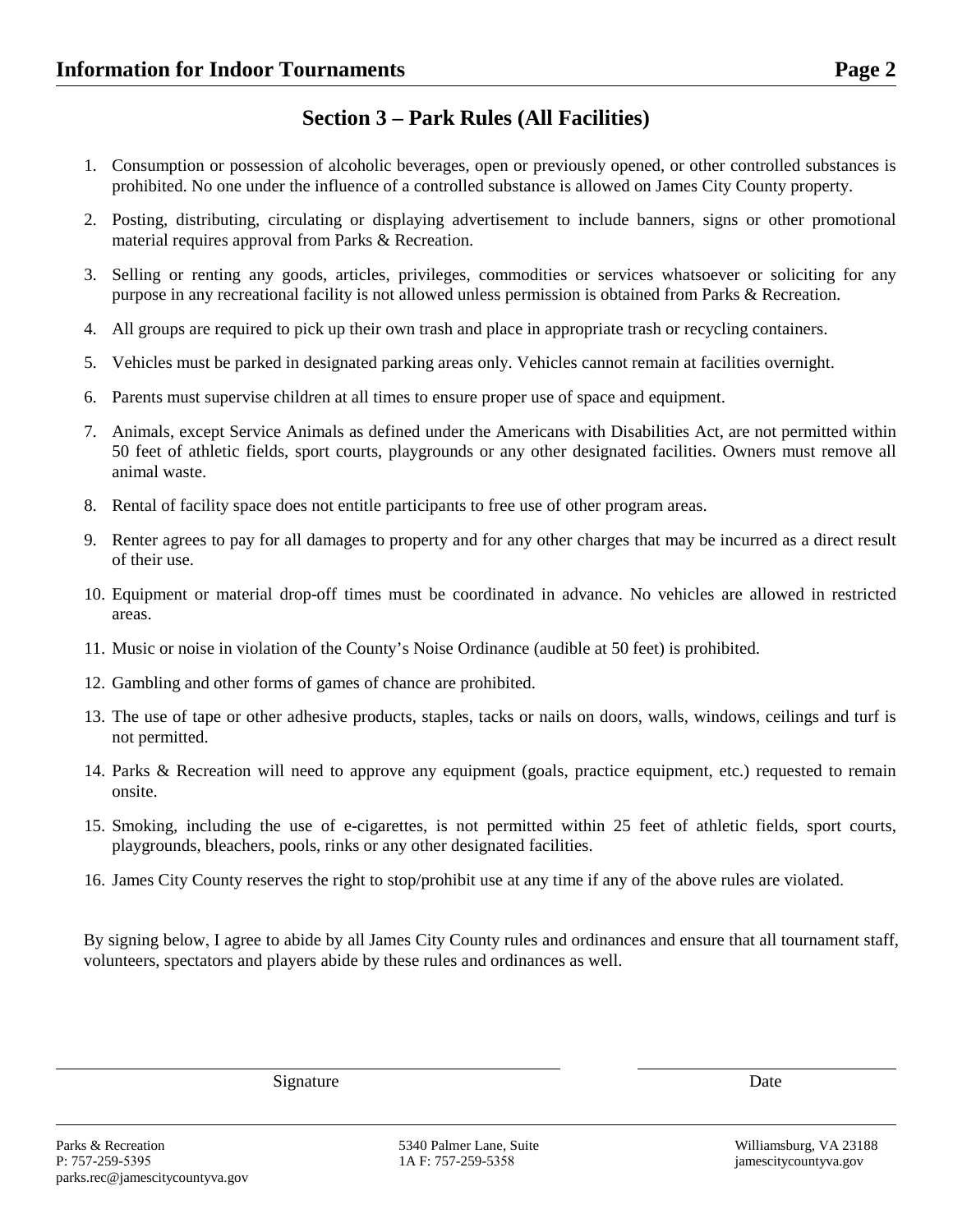

# **Application for Indoor Tournaments**

Please be advised that your Tournament should not be advertised until *final approval* has been granted. Applications should be turned into the Parks & Recreation Department *no later than 30 days* prior to the Tournament. Incomplete applications and applications received with less than 30 days' notice may be not be considered. Application fee: \$25 per application (**non-refundable**).

|  | A. Applicant Information                                                           |                                                                                                                      |                                              |              |            |  |  |
|--|------------------------------------------------------------------------------------|----------------------------------------------------------------------------------------------------------------------|----------------------------------------------|--------------|------------|--|--|
|  |                                                                                    |                                                                                                                      | Organization:                                |              |            |  |  |
|  |                                                                                    |                                                                                                                      |                                              |              |            |  |  |
|  | <b>Street</b>                                                                      |                                                                                                                      | City                                         | <b>State</b> | <b>ZIP</b> |  |  |
|  | <b>B.</b> Tournament Information                                                   |                                                                                                                      |                                              |              |            |  |  |
|  |                                                                                    | Tournament Name: 1988 Manner Communication and Type of Tournament: 1988 Manner Communication and Type of Tournament: |                                              |              |            |  |  |
|  |                                                                                    |                                                                                                                      |                                              |              |            |  |  |
|  |                                                                                    |                                                                                                                      |                                              |              |            |  |  |
|  |                                                                                    | Event Set-Up Times: Event Breakdown Times:                                                                           |                                              |              |            |  |  |
|  |                                                                                    |                                                                                                                      |                                              |              |            |  |  |
|  |                                                                                    | Name                                                                                                                 |                                              | Phone Number |            |  |  |
|  | Location(s) for Tournament:                                                        | <b>Gymnasiums Requesting:</b>                                                                                        |                                              |              |            |  |  |
|  | <b>High Schools</b><br>(Warhill, Lafayette, Jamestown)                             | *Jamestown has a main and auxiliary gymnasium                                                                        |                                              |              |            |  |  |
|  | Middle Schools<br>(Toano, Hornsby, Berkeley)                                       |                                                                                                                      |                                              |              |            |  |  |
|  | <b>Elementary Schools</b><br>(Stonehouse, Matoaka, Blayton)                        |                                                                                                                      |                                              |              |            |  |  |
|  | <b>Abram Frink Community Center</b>                                                |                                                                                                                      |                                              |              |            |  |  |
|  | <b>James City County Recreation Center</b><br>*All other sites must be used first. |                                                                                                                      |                                              |              |            |  |  |
|  | Estimated Number of Teams Participating:                                           |                                                                                                                      | <b>Estimated Number of People Attending:</b> |              |            |  |  |

#### **C. Tournament Set-Up Details**

Please provide a list of other amenities being requested for your event (e.g., number of folding chairs for participants, number of scorers' tables, how many additional rooms are needed for officials/referees, etc.):